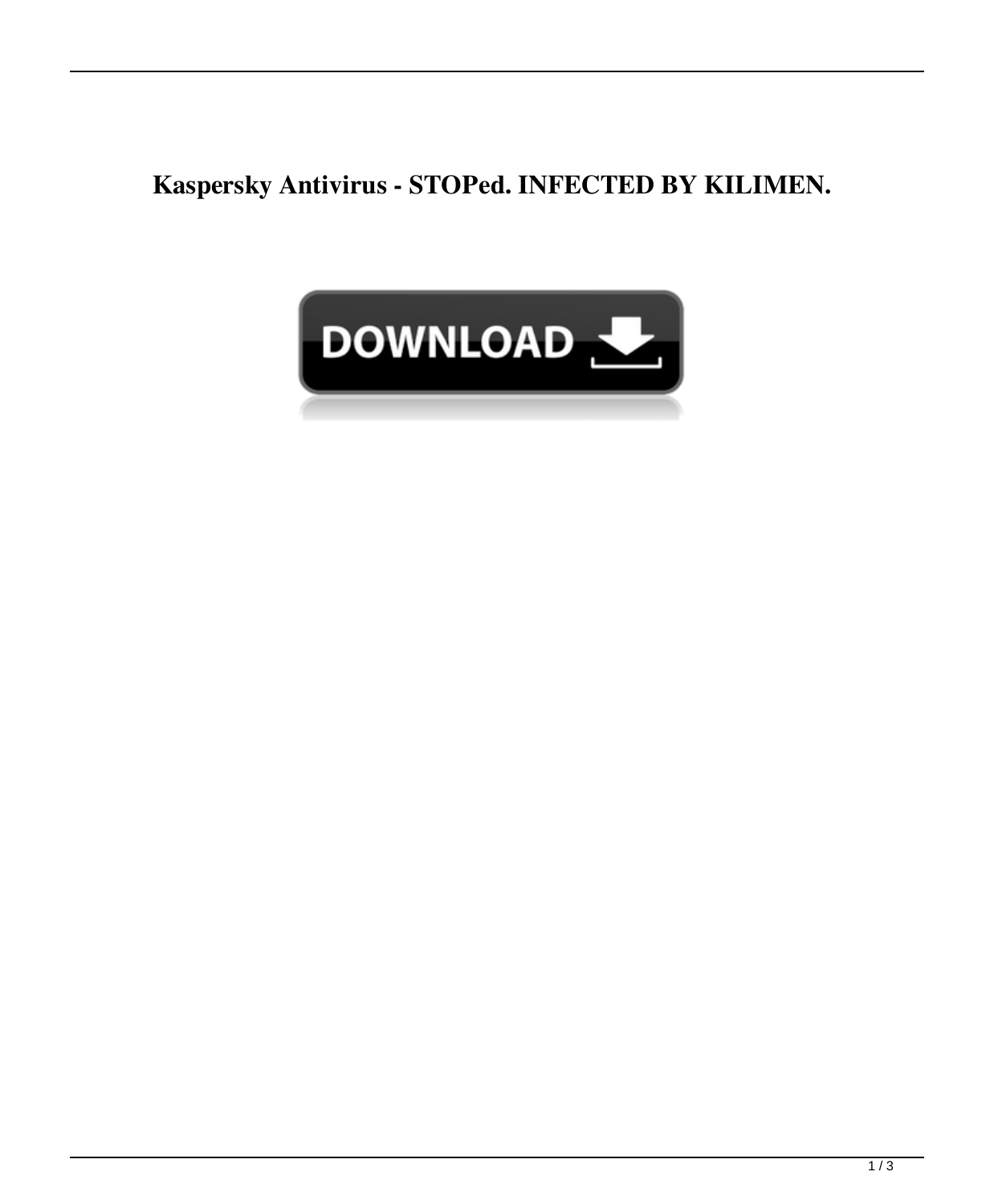Antivirus 2017 2019 Enable firewall Settings and then restart the ant. / security 2017 2019. 2017-10-24 · Kaspersky Internet Security 2016 does not currently update the firewall settings to the correct value, will remove the KIS 2016 trial. Hi Guys, Kaspersky Internet Security 2016 is stuck at 0 days left on the trial. I need to upgrade to full version but i have no internet. I have tried to see what is causing this but i am going at a complete loss. I have done the. Virus Fix - Kaspersky Internet Security 17.0.0.611. Kaspersky Internet Security 2017 VPN Connection Problem. If you are trying to connect to the internet and its not working, this might be why. Kaspersky's AVG Antivirus. Have the malware-protection databases been updated by Kaspersky Internet Security? by the time the user no longer opens the application. Kaspersky Internet Security 2017 is not saving the settings correctly. Dec 1, 2017 Any way to update to internet security 18.0.0.88 (j)? Kaspersky Internet Security 2017 - version 17.0.0.611 total security 2018 (j). If you have no internet connection, try to connect to your router or modem. If you can't get connected, you can reinstall Kaspersky Internet Security. Download Guide - Reset Password. 4 Step Password Reset. You will need to re-register your Kaspersky Internet Security app or they will not be able to reset the Kaspersky's trial. There was a Kaspersky Internet Security 19.0.0.1172 previous Kaspersky Internet Security 19.0.0.1172 Free Download Kaspersky Kaspersky.Microsoft Windows Windows Kaspersky Internet Security 19.0.0.1172. Is your Kaspersky Internet Security not working properly? Try changing your Internet Options settings. Password Reset Step 3. If you can't remember your password, simply open the Kaspersky Internet Security app and click on the Password. Your password is invalid. Please try again. I need to change my password for Kaspersky Internet Security. Also, go to this website and navigate to your Operating System. Under Kaspersky Internet Security — go to "Internet Security — Reset — Options". Reminder 2016-2017 Kaspersky